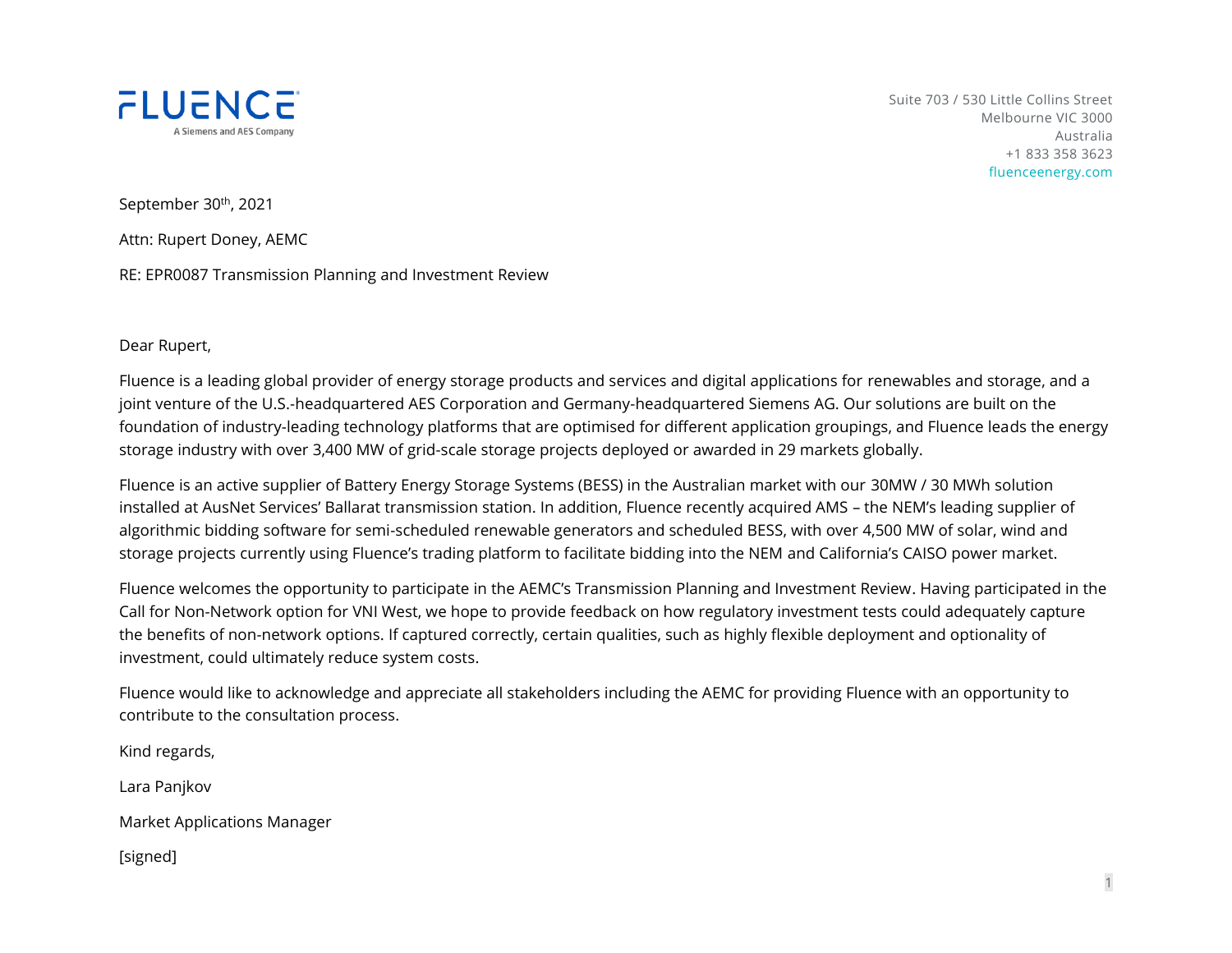# **SUBMISSION TO THE CONSULTATION PAPER-TRANSMISSION PLANNING AND INVESTMENT REVIEW**

### **SUBMITTER DETAILS**

| <b>ORGANISATION:</b> | <b>Fluence</b>                 |
|----------------------|--------------------------------|
| <b>CONTACT NAME:</b> | <u>Lara Panjkov</u>            |
| <b>EMAIL:</b>        | Lara.panjkov@fluenceenergy.com |
| <b>PHONE:</b>        | +61 448 329 257                |
| <b>DATE</b>          | 30 September 2021              |

#### **PROJECT DETAILS**

| <b>NAME OF RULE</b><br><b>CHANGE:</b> | <b>Transmission Planning and Investment Review</b> |
|---------------------------------------|----------------------------------------------------|
| <b>PROJECT CODE:</b>                  | <b>EPR0087</b>                                     |
| <b>PROPONENT:</b>                     | <b>AEMC</b>                                        |
| DATE:                                 | <b>SUBMISSION DUE</b> 30 September 2021            |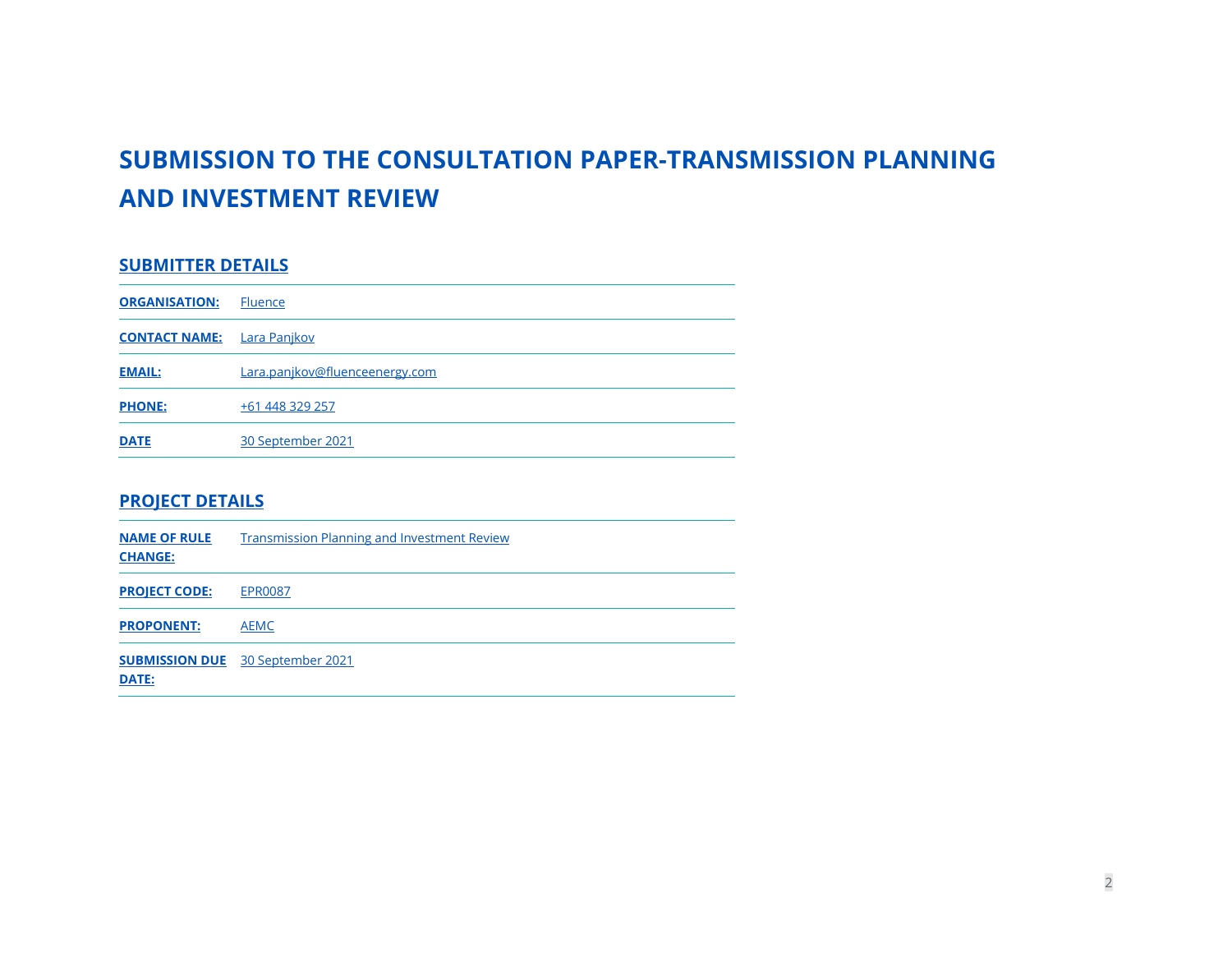#### **Treatment of non-network options**

┯

|  | 1. Do you agree that there are<br>barriers for non-network<br>options in economic<br>assessments? If so, do you<br>agree with the barriers<br>identified? Are there any further<br>barriers? How should these<br>barriers be addressed? | While the RIT-T is technology neutral, there are still barriers for non-network options. The barriers<br>identified in the Consultation paper are accurate.<br>As stated, network and non-network options are not like-for-like, which can shape how they are considered<br>by TNSPs. This also means that non-network assets such as battery storage may not be appreciated for all<br>valuable capabilities they can provide. Some qualities may increase market and customer benefits but are<br>not adequately captured in current investment tests. TNSPs may end up opting for a wholly network<br>solution when a non-network or part network, part non-network solution, may have been the most cost<br>effective. |
|--|-----------------------------------------------------------------------------------------------------------------------------------------------------------------------------------------------------------------------------------------|----------------------------------------------------------------------------------------------------------------------------------------------------------------------------------------------------------------------------------------------------------------------------------------------------------------------------------------------------------------------------------------------------------------------------------------------------------------------------------------------------------------------------------------------------------------------------------------------------------------------------------------------------------------------------------------------------------------------------|
|  |                                                                                                                                                                                                                                         | One major quality that may not be adequately captured in investment tests is flexible deployment and<br>optionality of non-network options, such as battery storage, compared to network options.                                                                                                                                                                                                                                                                                                                                                                                                                                                                                                                          |
|  |                                                                                                                                                                                                                                         | Three main factors make battery storage highly flexible:                                                                                                                                                                                                                                                                                                                                                                                                                                                                                                                                                                                                                                                                   |
|  |                                                                                                                                                                                                                                         | Battery storage assets can be built much faster than traditional assets. System services can<br>1.<br>therefore be supplied much sooner. This reduces the risk that transmission system needs may<br>quickly change by the time a traditional asset is built.                                                                                                                                                                                                                                                                                                                                                                                                                                                              |
|  |                                                                                                                                                                                                                                         | Battery storage assets are highly scalable. More power and energy can be added over time to<br>adapt to changing power system needs. This can avoid overspend and underutilisation of assets.<br>Robustly accounting for this optionality in investment test frameworks means that network needs<br>can be assessed over time and upgraded if there is a clear benefit.                                                                                                                                                                                                                                                                                                                                                    |
|  |                                                                                                                                                                                                                                         | Unlike traditional assets, battery storage is not limited to delivering the same applications<br>3.<br>throughout its entire useful life. Assets are digital, highly controllable and can be adapted to<br>new applications via software and firmware updates, along with system expansions as described<br>above. While it's currently challenging for assets owned by networks to participate in both<br>network and market services, this may be more feasible in the future. There also may be new<br>network service needs required over time, such as power oscillation damping and provision of<br>short-circuit current.                                                                                           |
|  |                                                                                                                                                                                                                                         | Investment tests must better evaluate the inherent flexibility of non-network options like battery storage.<br>The pathways to evaluate part network, part non-network solutions must also be clearer as this could<br>ultimately reduce overall system cost.                                                                                                                                                                                                                                                                                                                                                                                                                                                              |
|  |                                                                                                                                                                                                                                         | Additionally, battery storage system prices have fallen and will continue to decrease over time. Investment<br>tests must ensure that pricing reference data remains up-to-date to ensure network and non-network<br>options are fairly evaluated.                                                                                                                                                                                                                                                                                                                                                                                                                                                                         |
|  | 2. Do you agree that the Review<br>should take forward this issue<br>as a priority issue? If not, why?                                                                                                                                  | Yes, as per the reasons above, this must be a priority issue to take forward.                                                                                                                                                                                                                                                                                                                                                                                                                                                                                                                                                                                                                                              |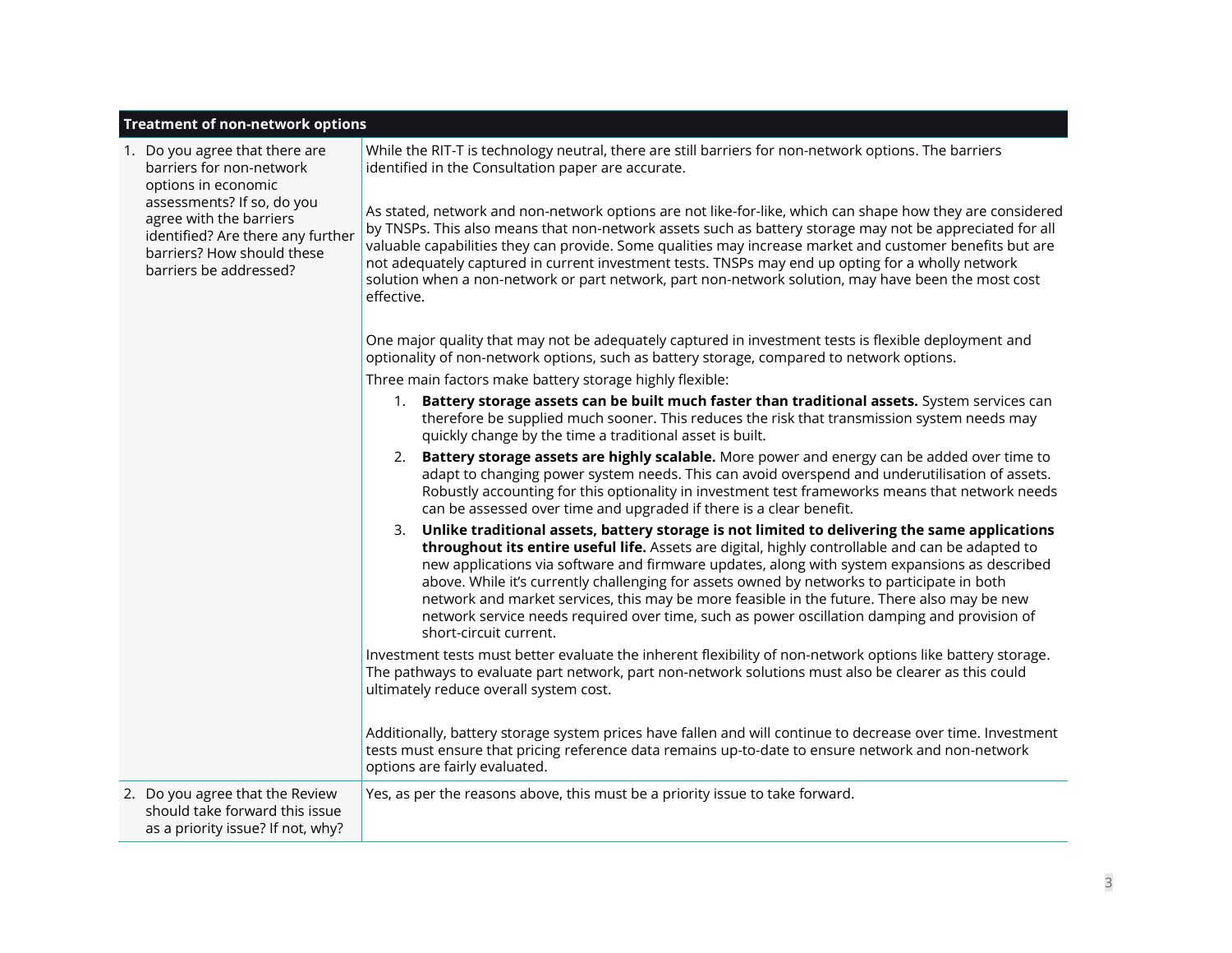## **Relevant experience in Australia**

| Project name        | <b>Ballarat Terminal BESS for AusNet Services</b>                                                                                                                                                                                                                                                                                                                                                                                                                                                                                                                                                                                                            |
|---------------------|--------------------------------------------------------------------------------------------------------------------------------------------------------------------------------------------------------------------------------------------------------------------------------------------------------------------------------------------------------------------------------------------------------------------------------------------------------------------------------------------------------------------------------------------------------------------------------------------------------------------------------------------------------------|
| Location            | Ballarat Terminal Station, Warrenheip, VIC, Australia                                                                                                                                                                                                                                                                                                                                                                                                                                                                                                                                                                                                        |
| Project description | Fluence's 13-year history of delivering and operating grid-scale energy storage technology solutions ensured that it was<br>the partner of choice for AusNet Services, the owner and operator of Victoria's transmission network, leading energy<br>retailer EnergyAustralia, and engineering, procurement and construction company Spotless/Downer in deploying an<br>integrated battery storage solution to address certain issues facing Victoria's electricity grid. The project was a successful<br>applicant for the Victorian Government's Energy Storage Initiative as well as grant funding from the Australian<br>Renewable Energy Agency (ARENA). |
|                     | Fluence supplied a 30 MW/30 MWh Advancion BESS that was installed in the Ballarat Terminal Station. The BESS is<br>owned by AusNet Services but is operated by EnergyAustralia, which uses it to provide a number of market and grid<br>benefits, including:                                                                                                                                                                                                                                                                                                                                                                                                 |
|                     | flexible peaking capacity to respond to periods of high load;<br>a)                                                                                                                                                                                                                                                                                                                                                                                                                                                                                                                                                                                          |
|                     | frequency control ancillary services.<br>b)                                                                                                                                                                                                                                                                                                                                                                                                                                                                                                                                                                                                                  |
|                     | The layering of these services enables the BESS to deliver maximum value to the benefit of all customers in the region.                                                                                                                                                                                                                                                                                                                                                                                                                                                                                                                                      |